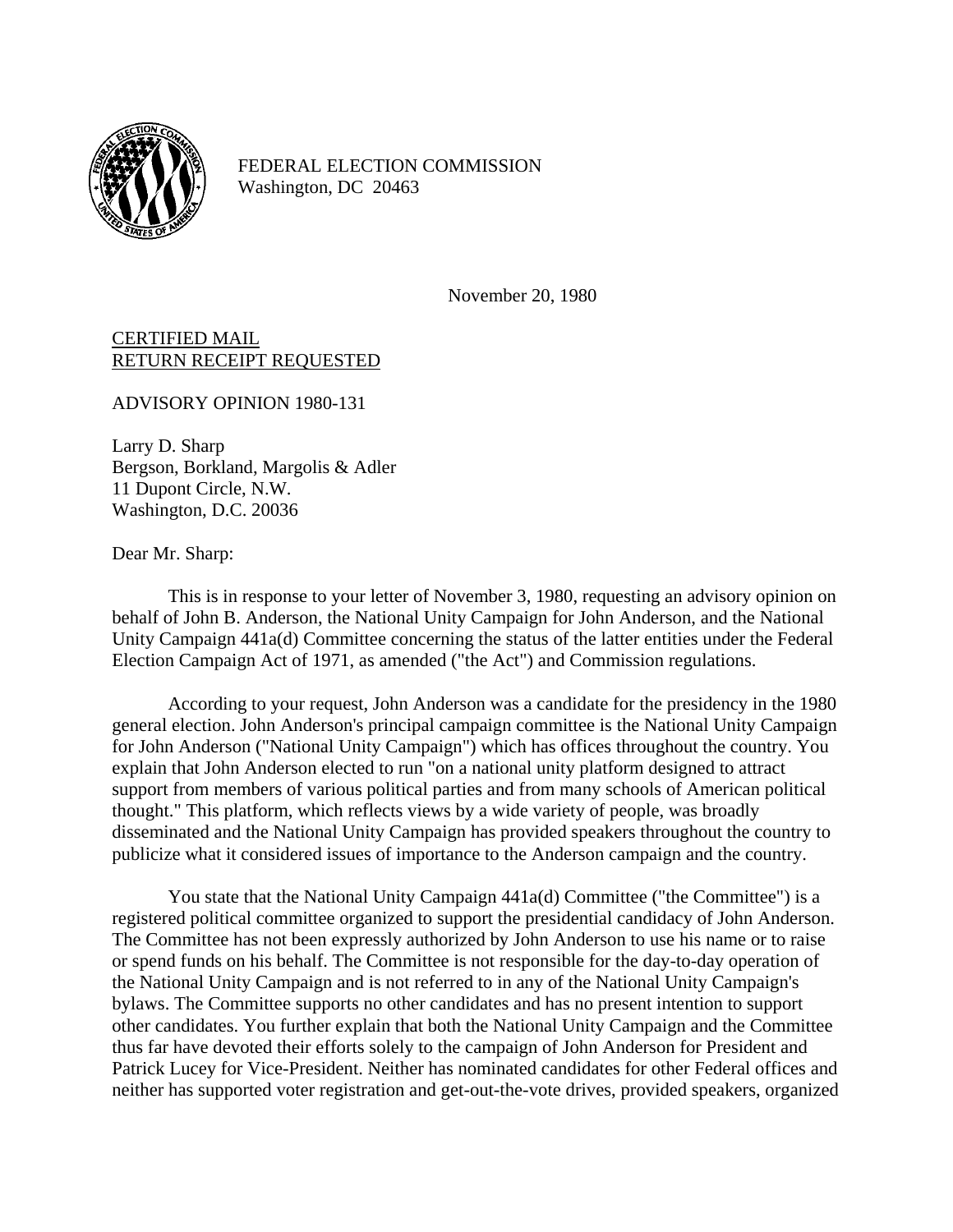volunteer workers, or publicized issues of importance, except in connection with the election of John Anderson and Patrick Lucey to President and Vice President in 1980.

You state that at the present time John Anderson, the National unity Campaign, and the Committee have made no decision to terminate their activities at any specific time in the future. Mr. Anderson's presidential campaign may, however, require private contributions in the postelection period to retire debts and "to complete activities undertaken in connection with the campaign." If a decision is eventually made to continue the National Unity Campaign effort beyond the election of 1980, you say that funds would be required to support the "continuing program." Your request does not describe, either generally or specifically, the nature of this hypothetical future "program."

The National Unity Campaign intends to continue fundraising. The Committee wishes and intends to solicit and receive individual contributions of up to \$20,000 pursuant to 2 U.S.C.  $441a(a)(1)(B)$ , and to expend such contributions up to a maximum of \$4.7 million in coordination with the National Unity Campaign. These expenditures, you say, would be made in connection with the 1980 presidential election pursuant to 2 U.S.C. 441a(d).

You explain that the National Unity Campaign has committed itself to coordinate the expenditure of "441a(d)" funds only with the Committee. Contributors to the Committee will have no voice in and will not be informed of the manner in which their contributions are spent.

Given this factual background you ask the following questions:

(1) Does either the National Unity Campaign for John Anderson or the National Unity Campaign  $441a(d)$  Committee qualify under 2 U.S.C.  $441a(a)(1)(B)$  for the contribution limitations applicable to ". . . the political committees established and maintained by a national political party, which are not the authorized political committees of any candidate?"

(2) Does either the National Unity Campaign for John Anderson or the National Unity Campaign 441a(d) Committee qualify under 2 U.S.C. 441a(d) for the expenditure limitations applicable to the National Committee of a political party?"

The Commission concludes that on the basis of the facts presented in the request neither the National Unity Campaign for John Anderson or the National Unity Campaign 441a(d) Committee qualifies for the contribution limitation set out in 2 U.S.C.  $441a(a)(1)(B)$ ; nor does either qualify to make expenditures under 2 U.S.C. 441a(d) as a national committee of a political party.

2 U.S.C. 441a(a)(1)(B) provides that "no person shall make contributions to the political committees established and maintained by a national political party, which are not the authorized political committees of any candidate, in any calendar year, which in the aggregate, exceed \$20,000." Section 110.1(b)(2) of the Commission's regulations which explains  $441a(a)(1)$  states that "for purposes of this section," political committees established and maintained by a national political party "means (i) the national committee; (ii) the House campaign committee; and (iii)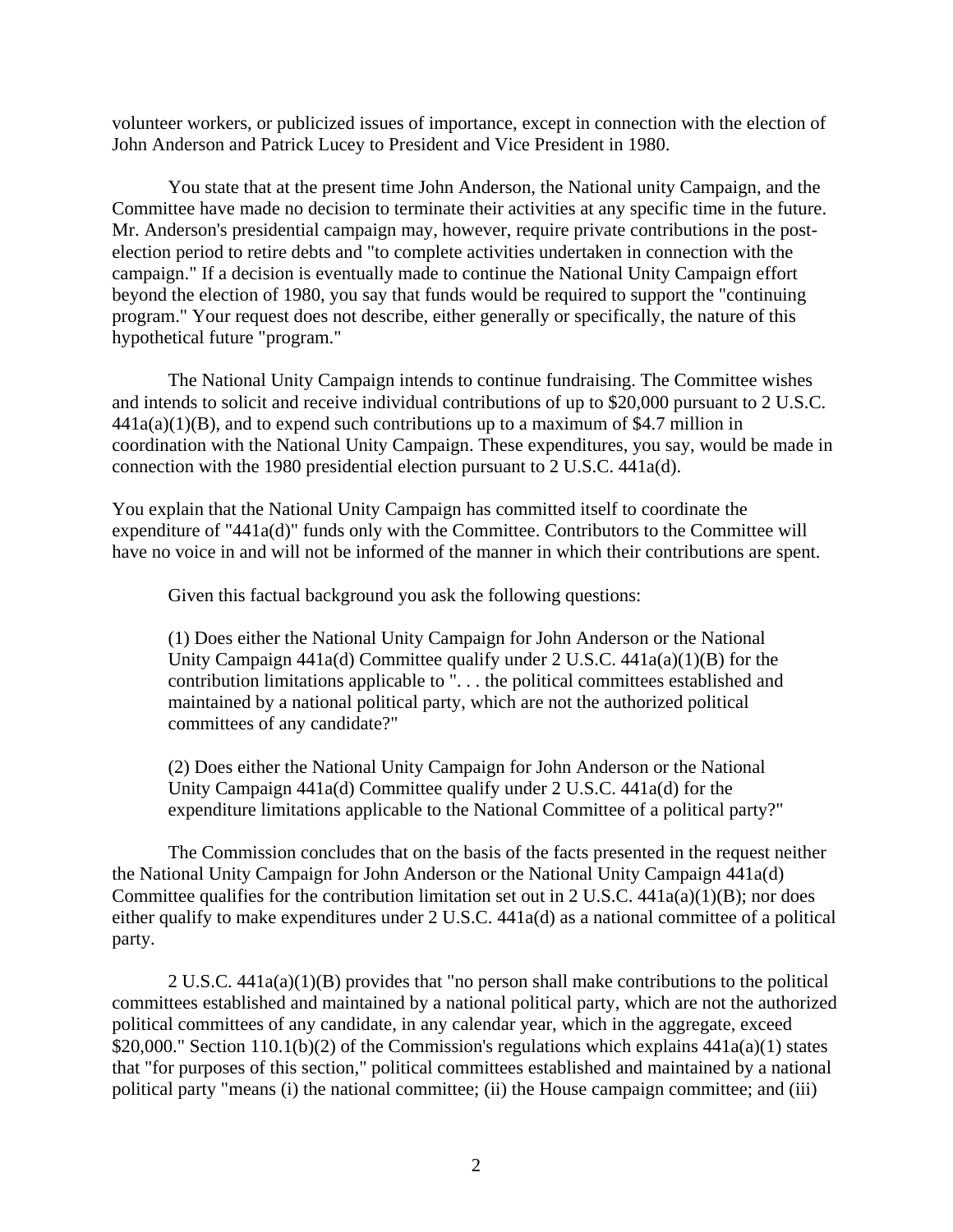the Senate campaign committee. Each may receive up to the \$20,000 limitation from a contributor." Hence, to qualify for the  $441a(a)(1)(3)$  ceiling a committee must be either the national committee or the House or Senate campaign committee of a political party.

It is obvious from the request which states that these committees have devoted their efforts solely to the campaign of John Anderson for President that neither the National Unity Campaign nor the Committee is either a House or Senate campaign committee. Thus the issue is whether either the National Unity Campaign or the Committee is a national committee.

The Act and Commission regulations define "national committee" as "the organization which, by virtue of the bylaws of a political party, is responsible for the day-to-day operation of such political party at the national level, as determined by the Commission," 2 U.S.C. 431(14) and 11 CFR 100.13. In a number of previous advisory opinions the Commission has, by application, explained the definitional criteria used to determine whether or not an organization qualifies as a "national committee." Those opinions required that beyond the mere creation of a political party by adoption of bylaws, an organization must demonstrate that it operates at the national level by nominating candidates for various Federal offices in numerous states; by engaging in such activities on an ongoing basis, rather than with respect to a particular election, as supporting voter registration and get-out-the-vote drives, providing speakers, organizing volunteer workers; and by publicizing issues of importance to the party and its adherents throughout the United States. Other indicia include holding a national convention and the establishment of State affiliates of the national political party. See Advisory Opinions 1980-96, 1980-3, 1978-58, 1976-95, 1975-129. Copies enclosed.

The facts which you present indicate that, at least at this time, neither the National Unity Campaign nor the Committee has demonstrated that its activity on a national level is such that it may be regarded as a national committee under the Act. Rather, according to your requests, both the National Unity Campaign and the Committee have only supported John Anderson's campaign for President and that of his vice presidential running mate, Patrick Lucey. Your request clearly states that all efforts of any type were solely in connection with the presidential campaign of John Anderson. As such both committees are regarded as single candidate committees. 11 CFR 100.5(e)(1) and (2), also see Advisory-opinion 1978-58. Regarding the Committee, you have stated that it is not responsible for daily activity of the National Unity Campaign, nor is it referred to in any of the National Unity Campaign's by-laws. Rather, the request indicates that these two committees have merely agreed at this time to coordinate efforts on behalf of the 1980 Presidential campaign of John Anderson. Lastly, the request by its silence with respect to Committee activities other than those related to the 1980 Presidential campaign, precludes the Commission from reaching a different conclusion.

Since neither the National Unity Campaign nor the Committee qualifies as a "national committee" and is not either a House or Senate campaign committee of a political party, 2 U.S.C.  $441a(a)(1)(B)$  is not applicable to either committee. Since it has been determined that neither is a "national committee," your second question is answered in the negative. Neither the National Unity Campaign for John Anderson nor the National Unity Campaign 441a(d) Committee